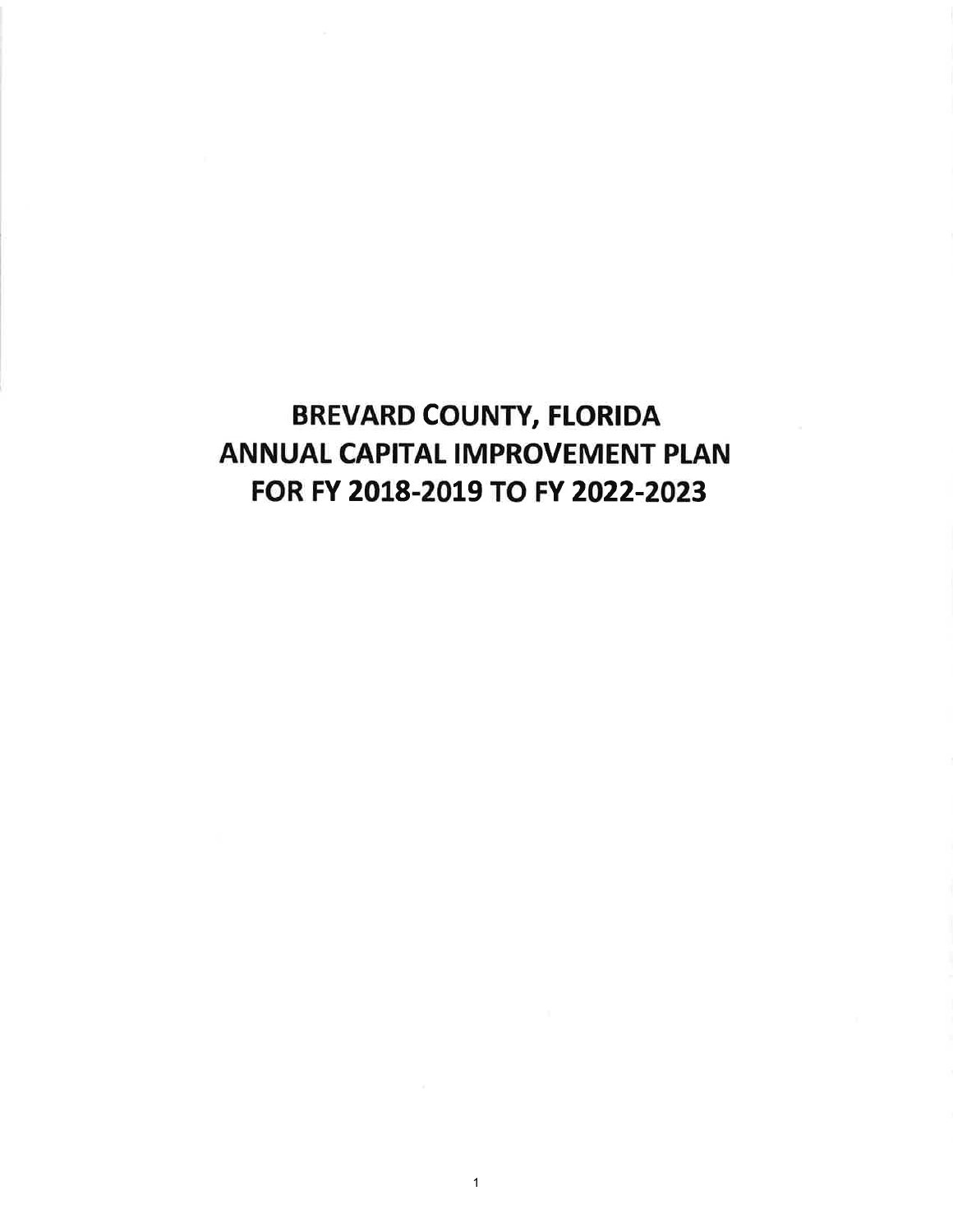#### THE COUNTY'S CAPITAL IMPROVEMENTS PLAN

Brevard County utilizes the Capital lmprovements Plan planning process to identify, quantify and assess its capital improvement needs over a five-year time period.

The Brevard County Comprehensive Plan provides the following definition of a Capital lmprovement:

Capital lmprovement - any construction, or land acquisition that costs \$35,000 or more and has a five (5) year or longer expected service life. Projects, which may cost less than 535,000 that are considered necessary for the implementation of any long-term improvement, including implementation of the adopted Comprehensive Plan, shall also be considered a capital improvement.

The annual capital improvement budget authorizes both the financing and spending necessary for the year's capital improvement projects. However the capital improvement program identifies both the revenues and expenses necessary to carry out the capital projects listed in the capital improvement plan, over a five year period. Brevard County's financial policy as found in BCC 21 requires the County to develop and maintain an annual capital improvement budget and a capital improvement plan as part of the budgeting activity.

Development of the Capital lmprovement Plan is a dynamic process that enables Brevard County to plan for major expenditures in the future and adjust capital projects as needs and circumstances change. Brevard County's long range CIP is updated annually to incorporate capital projects identified over the next five-year period. Specific revenue sources to fund these projects through the Fiscal Year 2022-2023 are also identified. Brevard County's Capital lmprovements Plan identifies the total project cost for each project in the plan. The following table is the calculation of the total project cost for a specific project in the plan:

#### **Categories**

Actual Expenditures Prior Years Projected Expenditures FY 2017-18 Adopted Budget FY 2018-19 Proposed Budget FY 2019-20 Proposed Budget FY 2O20-2L Proposed Budget FY 2021.-22 Proposed Budget FY 2022-23 Result

Summation +\$168,105,699 +\$63,37o,s72 +\$264,294,7O5 +594,LOg,799 +s67,546,697 +S45,348,138 +553,782,482 Total Project Cost

The annual capital improvement budget is separate and distinct from the County's operating budget for several reasons.

- Capital Improvements reflect non-recurring rather than ongoing expenses. Where possible capital projects are funded from non-recurring funding sources such as debt proceeds and grants; these onetime revenue sources are not appropriate funding sources for recurring operating expenses.
- o Capital lmprovement Projects tend to be of high cost, requiring more stringent control and accountability.
- Several revenue sources such as voter referendum taxes, impact fees and certain gas taxes are by statute, or other legal restriction, limited to use on capital improvements.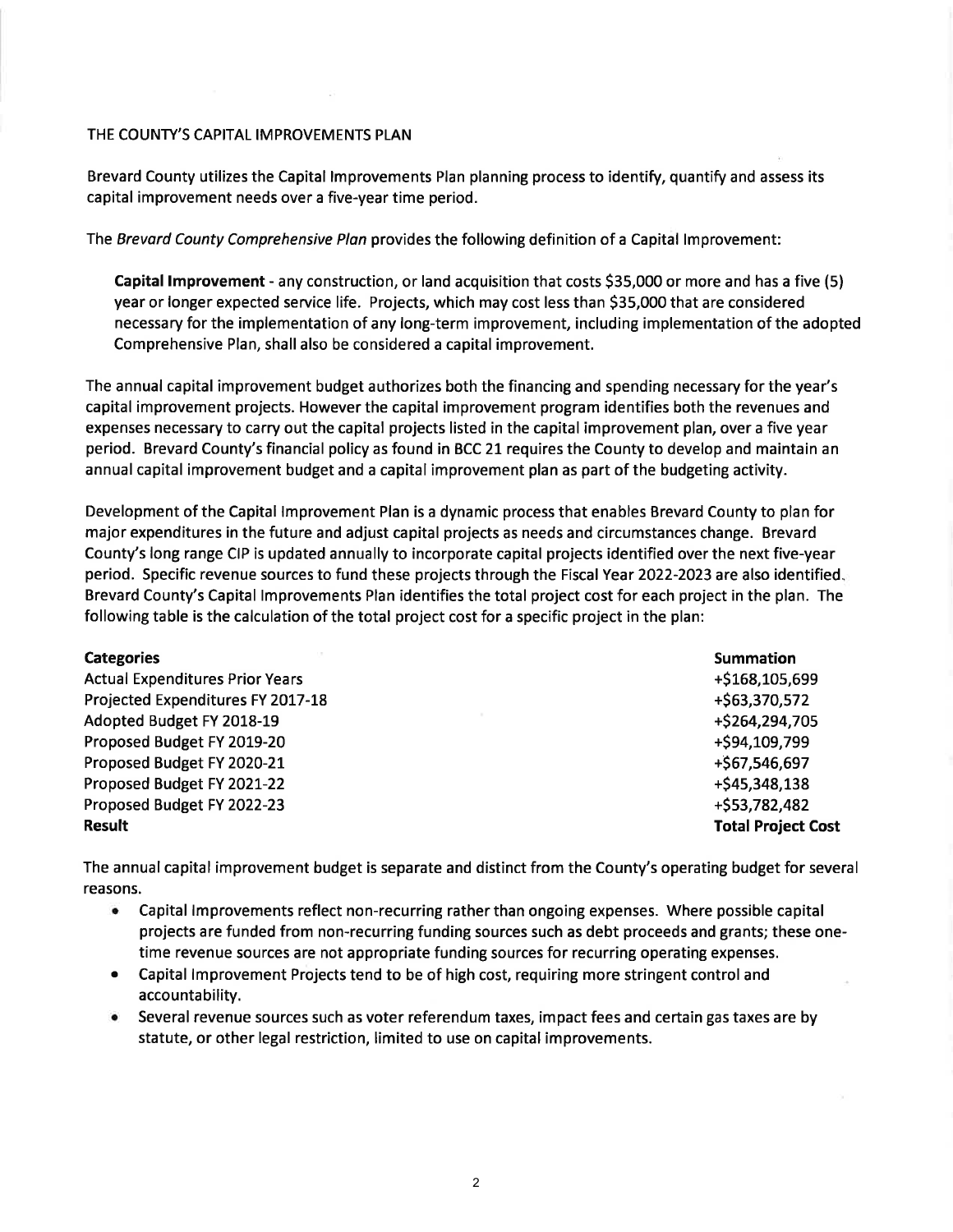The development of the CIP can be viewed as a three-step process as outlined below:

### Step 1: Need identification

Each department identifies improvements that are necessary to eliminate safety hazards or respond to emergencies, respond to customer demands, satisry policy and concurrency requirements of the comprehensive plan, deliver mandated services, improve service delivery systems, and for renovations to existing County facilities within the five-year timeframe of the ClP.

## Step 2: Funding source identification

The Budget Office obtains information concerning current and projected financial resources, using trend analysis techniques that incorporate traditional drivers such as the Consumer Price lndex, building permits issued, new construction, population growth, and property valuations. Funding sources from these financial projections are included in each department's section of this document.

### Step 3: Proiect review

All requests have a project description, cost estimates, and implementation schedule. Each capital project has been evaluated and matched with available revenues from appropriate sources. Capital improvements represent a significant financial outlay for local governments, as the pool of financial resources available to fund requested projects over the five-year planning period is limited. The Capital lmprovements Plan also provides financial and rating agencies with assurances that the government has carefully planned for its future capital requirements, and has assessed the financial resources likely to be available to meet those requirements. This planning, combined with other such measures as adopted fiscal policies, assist in ensuring County resources are being allocated to meet the needs of the community.

The FY 2019 CIP provides information on 321 funded projects totaling 5756,558,092, as identified below:

- . \$237,476,27L in prior year project expenditures
- . \$264,294,705, in the recommended CIP budget for FY 2018-2019, and
- \$260,787,116 from FY 2019-2020 through 2022-2023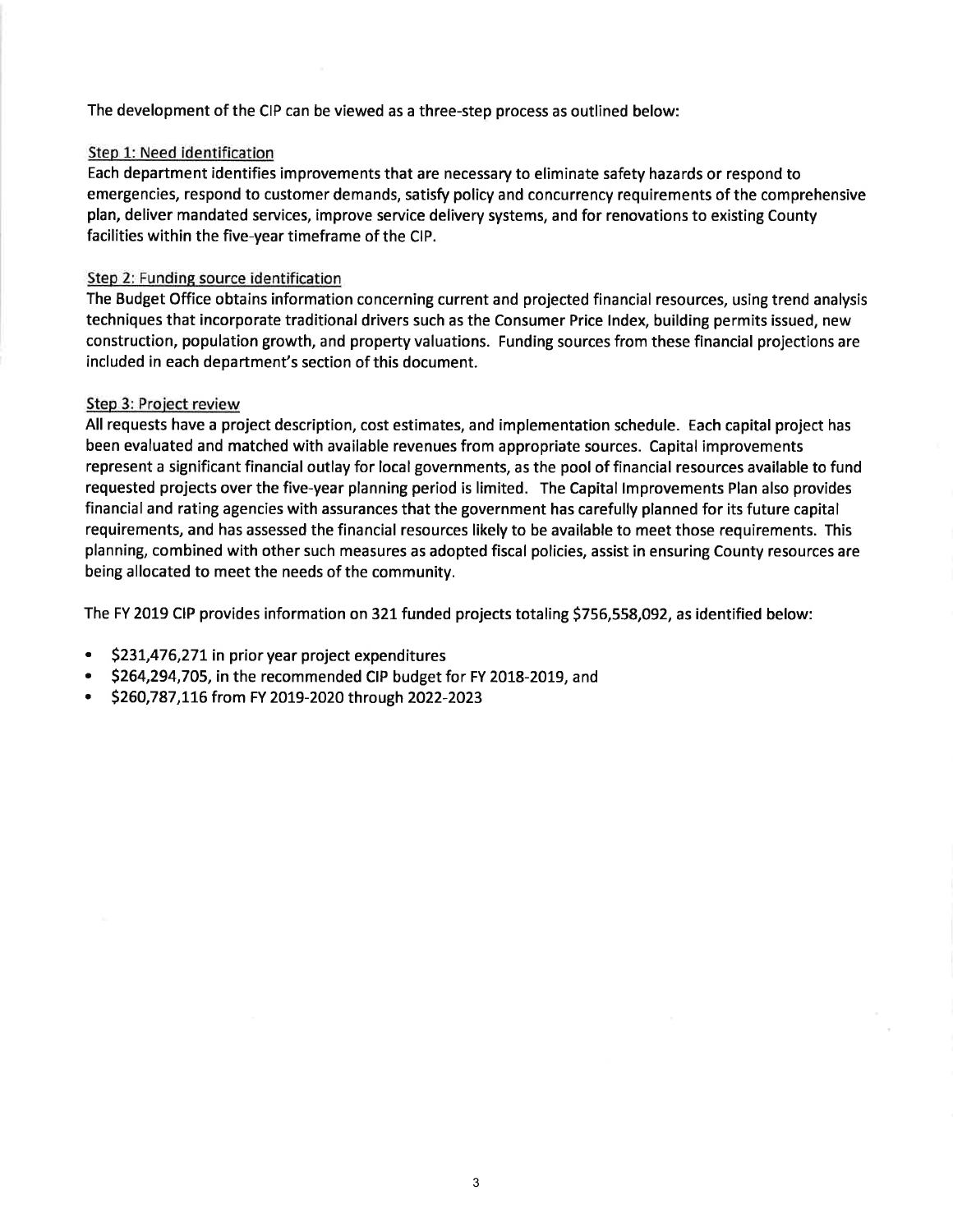|                                              |                      |                    |                     | REQUESTED CAPITAL IMPROVEMENT PLAN BY DEPARTMENT<br>FY 2018-19 TO FY 2022-23<br><b>FUNDED PROJECTS</b> |                               |                 |                               |                   |
|----------------------------------------------|----------------------|--------------------|---------------------|--------------------------------------------------------------------------------------------------------|-------------------------------|-----------------|-------------------------------|-------------------|
| <b>CENTRAL SERVICES</b><br><b>DEPARTMENT</b> | <b>All Prior FYs</b> | FY 2017/18         | FY 2018/19          | FY 2019/20                                                                                             | FY 2020/21                    | FY 2021/22      | FY 2022/23 &<br>Future        | Total             |
| <b>Revenue Sources:</b>                      |                      |                    |                     |                                                                                                        |                               |                 |                               |                   |
| General Revenue                              | \$                   | \$                 | \$<br>144,000       | \$                                                                                                     | \$                            | \$              | \$                            | \$<br>144,000     |
| Reserves                                     | \$                   | \$                 | \$<br>326,000 \$    |                                                                                                        | \$<br>¥                       | \$<br>U,        | \$<br>$\cdot$                 | \$<br>326,000     |
| <b>Charges for Services</b>                  | \$<br>20,000         | \$                 |                     |                                                                                                        |                               |                 |                               | \$<br>20,000      |
| <b>Total Revenue</b>                         | \$<br>20,000         | \$                 | \$<br>470,000 \$    |                                                                                                        | \$<br>$\overline{\mathbf{z}}$ | \$              | \$                            | \$<br>490,000     |
| <b>Planned Expenditures:</b>                 | - \$<br>20,000       | - \$               | \$<br>470,000       | \$                                                                                                     | \$                            | \$              | \$<br>۰                       | \$<br>490,000     |
| <b>EMERGENCY</b>                             |                      |                    |                     |                                                                                                        |                               |                 | FY 2022/23 &                  |                   |
| <b>MANAGEMENT OFFICE</b>                     | <b>All Prior FYs</b> | FY 2017/18         | FY 2018/19          | FY 2019/20                                                                                             | FY 2020/21                    | FY 2021/22      | Future                        | <b>Total</b>      |
| <b>Revenue Sources:</b>                      |                      |                    |                     |                                                                                                        |                               |                 |                               |                   |
| Other Financing                              |                      |                    |                     |                                                                                                        |                               |                 |                               |                   |
| Sources                                      | \$                   | \$<br>39,750       | 40,943<br>- \$      | \$<br>$42,171$ \$                                                                                      | 43,436                        | \$<br>44,739    | \$<br>857,059 \$              | 1,068,098         |
| Grant                                        | \$                   | \$<br>1,614,150 \$ | 1,500,000           | 718,850<br>-\$                                                                                         |                               | \$<br>÷.        | \$<br>9,503,631 \$            | 13,336,631        |
| <b>Other Transfers</b>                       | Ś<br>14,584,868      | \$<br>903,564      |                     | \$                                                                                                     | \$                            | \$<br>×         | \$<br>$\bullet$               | \$<br>15,488,432  |
| <b>Total Revenue</b>                         | \$<br>14,584,868     | \$.                | \$<br>1,540,943     | 761,021 \$<br>-S                                                                                       | 43,436                        | \$<br>44,739    | \$<br>10,360,690 \$           | 29,893,161        |
| Planned Expenditures:                        | \$.<br>14,584,868    | \$<br>2,458,417    | 1,559,297<br>-S     | \$<br>718,850                                                                                          | -\$<br>¥,                     | \$<br>$\ddot{}$ | \$10,571,729                  | 29,893,161<br>- 5 |
| <b>HOUSING AND HUMAN</b><br><b>SERVICES</b>  | <b>All Prior FYs</b> | FY 2017/18         | FY 2018/19          | FY 2019/20                                                                                             | FY 2020/21                    | FY 2021/22      | FY 2022/23 &<br><b>Future</b> | Total             |
| <b>DEPARTMENT</b>                            |                      |                    |                     |                                                                                                        |                               |                 |                               |                   |
| <b>Revenue Sources:</b>                      |                      |                    |                     |                                                                                                        |                               |                 |                               |                   |
| Grant                                        | \$<br>74,913 \$      |                    |                     |                                                                                                        |                               |                 |                               |                   |
| <b>Total Revenue</b>                         | \$                   | 636,846            | -S<br>656,241 \$    |                                                                                                        | \$<br>÷                       | \$              | \$                            | \$<br>1,368,000   |
|                                              | 74,913 \$            | 636,846 \$         | 656,241 \$          |                                                                                                        | \$                            | \$              | \$                            | \$<br>1,368,000   |
| Planned Expenditures:                        | \$<br>74,913 \$      | 636,846 \$         | 656,241 \$          |                                                                                                        | \$                            | \$              | \$                            | 1,368,000<br>\$   |
|                                              |                      |                    |                     |                                                                                                        |                               |                 |                               |                   |
| JUDICIAL SUPPORT                             | <b>All Prior FYs</b> | FY 2017/18         | FY 2018/19          | FY 2019/20                                                                                             | FY 2020/21                    | FY 2021/22      | FY 2022/23 &<br><b>Future</b> | <b>Total</b>      |
|                                              |                      |                    |                     |                                                                                                        |                               |                 |                               |                   |
| <b>Revenue Sources:</b>                      |                      |                    |                     |                                                                                                        |                               |                 |                               |                   |
| General Revenue                              | \$                   | \$                 | 14,000<br>\$        | - 5                                                                                                    | Ş                             | Ş               | Ş                             | 14,000<br>\$      |
| <b>Total Revenue</b>                         | Ś                    | \$                 | Ś<br>14,000 \$      |                                                                                                        |                               | Ś               | \$                            | Ś<br>14,000       |
|                                              |                      |                    |                     |                                                                                                        |                               |                 |                               |                   |
| Planned Expenditures:                        | - \$                 | \$                 | s<br>14,000         | ŝ                                                                                                      | \$                            | \$              | \$                            | 14,000<br>\$      |
| <b>LIBRARY SERVICES</b>                      | <b>All Prior FYs</b> | FY 2017/18         | FY 2018/19          | FY 2019/20                                                                                             | FY 2020/21                    | FY 2021/22      | FY 2022/23 &                  | <b>Total</b>      |
| <b>DEPARTMENT</b>                            |                      |                    |                     |                                                                                                        |                               |                 | <b>Future</b>                 |                   |
| <b>Revenue Sources:</b>                      |                      |                    |                     |                                                                                                        |                               |                 |                               |                   |
| Ad Valorem Taxes                             | \$<br>151,008 \$     | 1,717,680          | \$<br>5,212,032     | - 5                                                                                                    | \$                            | \$              | \$                            | \$<br>7,080,720   |
| Donations                                    | \$<br>83,025         | \$                 | \$                  | \$                                                                                                     | \$                            | \$              | \$                            | \$<br>83,025      |
| Impact Fees                                  | \$                   | \$<br>250,000      | \$.                 | Ś                                                                                                      | \$<br>Š.                      | \$              | \$<br>۰                       | 250,000<br>\$.    |
| <b>Total Revenue</b>                         | \$<br>234,033        | - \$<br>1,967,680  | \$.<br>5,212,032 \$ |                                                                                                        | \$                            |                 | \$                            | \$<br>7,413,745   |
|                                              |                      |                    |                     |                                                                                                        |                               |                 |                               |                   |
| Planned Expenditures:                        | - \$<br>151,008      | -\$<br>1,967,680   | - S<br>5,295,057 \$ |                                                                                                        | \$<br>۰                       | \$<br>٠         | \$                            | \$<br>7,413,745   |
| <b>MELBOURNE-TILLMAN</b>                     |                      |                    |                     |                                                                                                        |                               |                 | FY 2022/23 &                  |                   |
| <b>WATER CONTROL</b>                         | <b>All Prior FYs</b> | FY 2017/18         | FY 2018/19          | FY 2019/20                                                                                             | FY 2020/21                    | FY 2021/22      |                               | Total             |
| <b>DISTRICT</b>                              |                      |                    |                     |                                                                                                        |                               |                 | Future                        |                   |
| <b>Revenue Sources:</b>                      |                      |                    |                     |                                                                                                        |                               |                 |                               |                   |
| <b>Assessments</b>                           | \$                   | \$<br>100,000      | 100,000 \$<br>\$,   | 100,000 \$                                                                                             | 100,000                       | \$<br>100,000   | 100,000 \$<br>-S              | 600,000           |
| <b>Total Revenue</b>                         | \$                   | \$<br>100,000      | 100,000 \$<br>- \$  | 100,000 \$                                                                                             | 100,000                       | -\$<br>100,000  | - \$<br>100,000 \$            | 600,000           |
|                                              |                      |                    |                     |                                                                                                        |                               |                 |                               |                   |
| Planned Expenditures: \$                     |                      | \$<br>100,000 \$   | $100,000$ \$        | 100,000 \$                                                                                             | $100,000 \quad $$             | 100,000 \$      | 100,000 \$                    | 600,000           |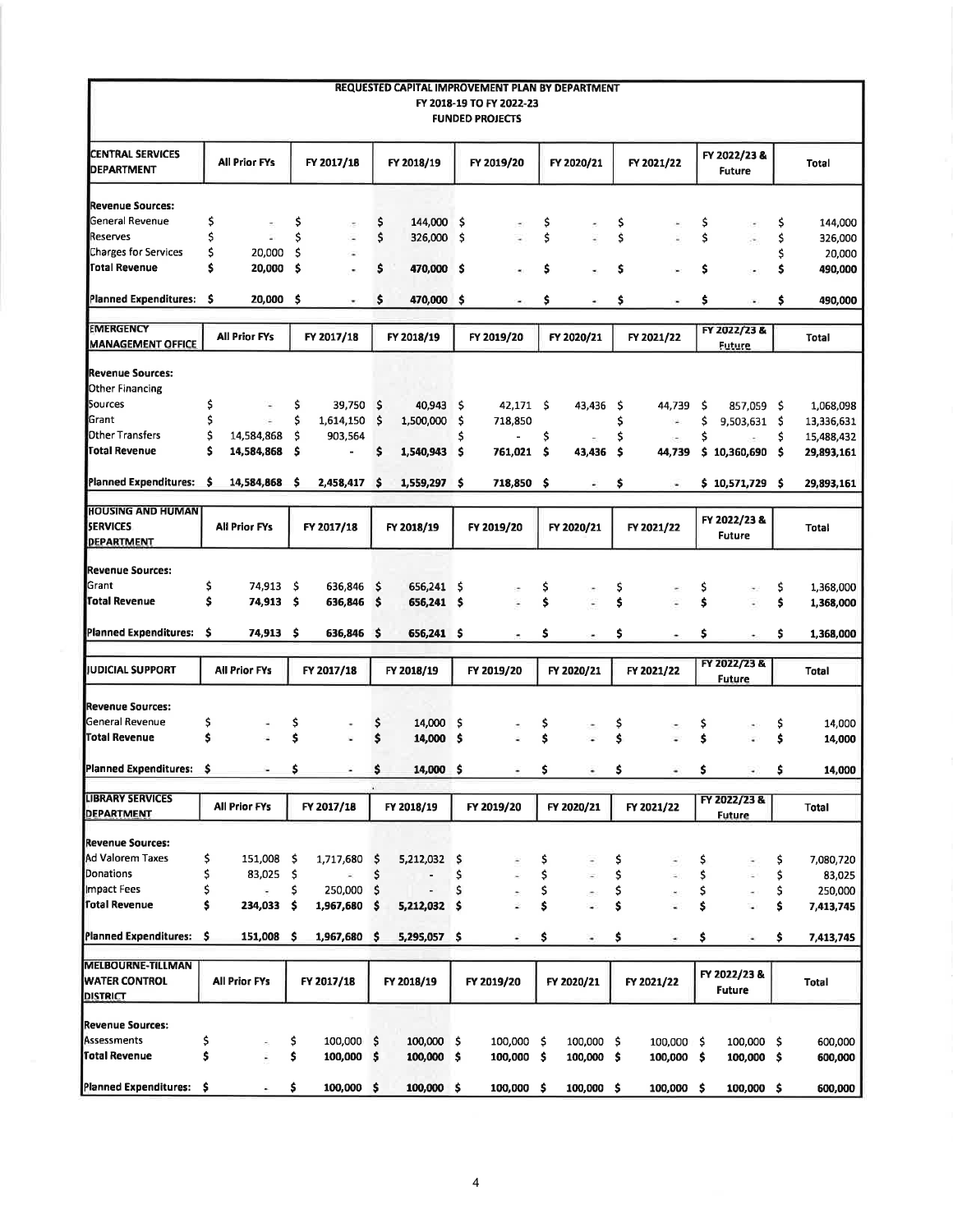## REQUESTED CAPITAL IMPROVEMENT PLAN BY DEPARTMENT FY 2018-19 TO FY 2022-23

**FUNDED PROJECTS** 

| <b>MERRITT ISLAND</b><br><b>REDEVELOPMENT</b><br><b>AGENCY</b> |          | <b>All Prior FYs</b> |          | FY 2017/18            |              | FY 2018/19            |           | FY 2019/20            |          | FY 2020/21   |          | FY 2021/22 |          | FY 2022/23 &<br><b>Future</b> |          | Total                  |
|----------------------------------------------------------------|----------|----------------------|----------|-----------------------|--------------|-----------------------|-----------|-----------------------|----------|--------------|----------|------------|----------|-------------------------------|----------|------------------------|
| <b>Revenue Sources:</b>                                        |          |                      |          |                       |              |                       |           |                       |          |              |          |            |          |                               |          |                        |
| Ad Valorem Taxes<br><b>Total Revenue</b>                       | \$<br>\$ |                      | \$<br>\$ | 1,267,330             | \$<br>S      | 1,660,000             | \$<br>\$  | 745,000<br>745,000 \$ | \$       |              | \$<br>\$ |            | \$<br>\$ |                               | \$<br>\$ | 3,672,330<br>3,672,330 |
| Planned Expenditures: \$                                       |          |                      | Ś        |                       | \$           | 2,927,330 \$          |           | 745,000 \$            |          |              | \$       |            | \$       |                               | \$       | 3,672,330              |
|                                                                |          |                      |          |                       |              |                       |           |                       |          |              |          |            |          |                               |          |                        |
| <b>MOSQUITO CONTROL</b><br><b>DEPARTMENT</b>                   |          | <b>All Prior FYs</b> |          | FY 2017/18            |              | FY 2018/19            |           | FY 2019/20            |          | FY 2020/21   |          | FY 2021/22 |          | FY 2022/23 &<br>Future        |          | Total                  |
| <b>Revenue Sources:</b>                                        |          |                      |          |                       |              |                       |           |                       |          |              |          |            |          |                               |          |                        |
| Ad Valorem Taxes                                               | \$       |                      | \$       | 80,000                | \$           | 120,000               | - \$      |                       | \$       |              | \$       |            | \$       |                               | \$       | 200,000                |
| <b>Total Revenue</b>                                           | \$       |                      | \$       | 80,000                | \$           |                       | \$        |                       | \$       |              | Ś        |            | \$       |                               | \$       | 200,000                |
| Planned Expenditures:                                          | \$.      |                      | \$       | 7,685                 | \$           | 192,315               | - \$      |                       | \$       |              | S        |            | \$       |                               | s        | 200,000                |
| <b>NATURAL RESOURCES</b>                                       |          |                      |          |                       |              |                       |           |                       |          |              |          |            |          |                               |          |                        |
| <b>MANAGEMENT</b><br><b>DEPARTMENT</b>                         |          | <b>All Prior FYs</b> |          | FY 2017/18            |              | FY 2018/19            |           | FY 2019/20            |          | FY 2020/21   |          | FY 2021/22 |          | FY 2022/23 &<br><b>Future</b> |          | Total                  |
|                                                                |          |                      |          |                       |              |                       |           |                       |          |              |          |            |          |                               |          |                        |
| <b>Revenue Sources:</b><br>Assessments                         | \$       | 6,287,709            | \$       | 4,345,362             | -\$          | 5,657,002             | - \$      | 3,890,250             | \$       | 2,180,000    | \$.      | 2,368,464  | \$       | 1,350,000                     | - \$     | 26,078,787             |
| Charges for Services                                           | \$       |                      | \$       |                       | \$           | 2,808                 | \$        |                       | \$       |              | \$       |            | \$       |                               | \$       | 2,808                  |
| General Revenue                                                | \$       | 147,430              | \$       |                       | \$           |                       | \$        |                       | \$       | E)           | \$       |            | \$       |                               | \$       | 147,430                |
| Grant                                                          | \$       | 48,762,780           | \$.      | 2,149,099             | \$           | ٠                     | \$        |                       | \$       |              | Ś        |            | Ś        |                               | \$       | 50,911,879             |
| <b>Other Financing</b>                                         |          |                      |          |                       |              |                       |           |                       |          |              |          |            |          |                               |          |                        |
| Sources                                                        | \$       |                      | \$       |                       | \$           | 1,600,000             | \$        |                       | \$       |              | Ś        |            | \$       |                               | \$       | 1,600,000              |
| Sales Tax                                                      | \$       | 4,013,999            | \$       | 30,442,172            | \$           | 29,367,275            | \$        | 24,761,821            |          | \$28,907,215 | \$       |            |          | \$19,728,911                  | \$       | 137,221,393            |
| <b>Total Revenue</b>                                           | \$       | 59,211,918           | \$       | 36,936,633            | \$           | 36,627,085            | \$        | 28,652,071            |          | \$31,087,215 | s        | 2,368,464  | \$       | 21,078,911                    | \$       | 215,962,297            |
| <b>Planned Expenditures:</b>                                   | \$       | 22,476,406           | \$.      | 6,437,099             | \$           | 67,339,397            | \$        | 40,092,028            |          | \$32,890,049 | \$       | 24,084,848 |          | \$22,642,470                  | \$       | 215,962,297            |
| <b>NORTH BREVARD</b>                                           |          |                      |          |                       |              |                       |           |                       |          |              |          |            |          |                               |          |                        |
| <b>ECONOMIC</b>                                                |          | <b>All Prior FYs</b> |          | FY 2017/18            |              | FY 2018/19            |           | FY 2019/20            |          | FY 2020/21   |          | FY 2021/22 |          | FY 2022/23 &                  |          | <b>Total</b>           |
| <b>DEVELOPMENT ZONE</b>                                        |          |                      |          |                       |              |                       |           |                       |          |              |          |            |          | <b>Future</b>                 |          |                        |
| <b>Revenue Sources:</b>                                        |          |                      |          |                       |              |                       |           |                       |          |              |          |            |          |                               |          |                        |
| Ad Valorem Taxes                                               | \$       | 665,000              | \$       | 300,000               | \$.          | 285,000               | - \$      |                       | \$       |              | \$       |            | \$       |                               | \$       | 1,250,000              |
| Total Revenue                                                  | \$       | 665,000              | S        | 300,000               | -S           | 285,000               | - \$      |                       | \$       | ÷            | \$       |            | \$       |                               | \$       | 1,250,000              |
| Planned Expenditures: \$                                       |          | 665,000 \$           |          | 300,000 \$            |              | 285,000 \$            |           |                       | \$       | ٠            | \$       |            | \$       |                               | \$       | 1,250,000              |
| <b>PARKS AND</b>                                               |          |                      |          |                       |              |                       |           |                       |          |              |          |            |          |                               |          |                        |
| <b>RECREATION</b><br><b>DEPARTMENT</b>                         |          | <b>All Prior FYs</b> |          | FY 2017/18            |              | FY 2018/19            |           | FY 2019/20            |          | FY 2020/21   |          | FY 2021/22 |          | FY 2022/23 &<br><b>Future</b> |          | <b>Total</b>           |
|                                                                |          |                      |          |                       |              |                       |           |                       |          |              |          |            |          |                               |          |                        |
| <b>Revenue Sources:</b>                                        |          |                      |          |                       |              |                       |           |                       |          |              |          |            |          |                               |          |                        |
| Ad Valorem Taxes<br>General Revenue                            | \$<br>\$ | 76,000               | \$<br>\$ | 2,573,239 \$          | \$           | 90,819 \$             |           |                       | \$       |              | \$       |            | \$       |                               | \$       | 2,740,058              |
| Bond/Referendum                                                | \$       |                      |          | 1,091,787             | \$           | 280,000<br>156,000 \$ | \$        |                       | \$<br>\$ |              | \$<br>\$ |            | \$<br>\$ |                               | \$<br>\$ | 1,371,787<br>156,000   |
| Charges for Services                                           |          |                      |          |                       |              |                       |           |                       |          |              |          |            |          |                               |          |                        |
| Permit/Fees                                                    | \$<br>\$ | 886,835              | \$<br>\$ | 581,340 \$<br>227,793 |              | 10,000                | \$,<br>\$ |                       | \$<br>\$ |              | \$<br>\$ |            | \$<br>\$ |                               | \$<br>\$ | 1,478,175<br>227,793   |
| Grant                                                          | \$       |                      | \$       | $1,677,373$ \$        |              | 1,180,000 \$          |           |                       | \$       |              | \$       |            | \$       |                               | \$       | 2,857,373              |
| Other Financing                                                |          |                      |          |                       |              |                       |           |                       |          |              |          |            |          |                               |          |                        |
| Sources                                                        | \$       |                      | \$       | 11,910,873            |              |                       | \$        |                       | \$       |              | \$       |            | \$       |                               | \$       | 11,910,873             |
| Total Revenue                                                  | \$       | 962,835              | - S      | 18,062,405 \$         |              | 1,716,819 \$          |           |                       | \$       |              | \$       |            | \$       |                               | \$       | 20,742,059             |
| <b>Planned Expenditures:</b>                                   | - S      |                      | \$       | 1,906,809             | $\mathbf{s}$ | 18,835,250            |           |                       | \$       |              | \$       |            | \$       |                               | \$       | 20,742,059             |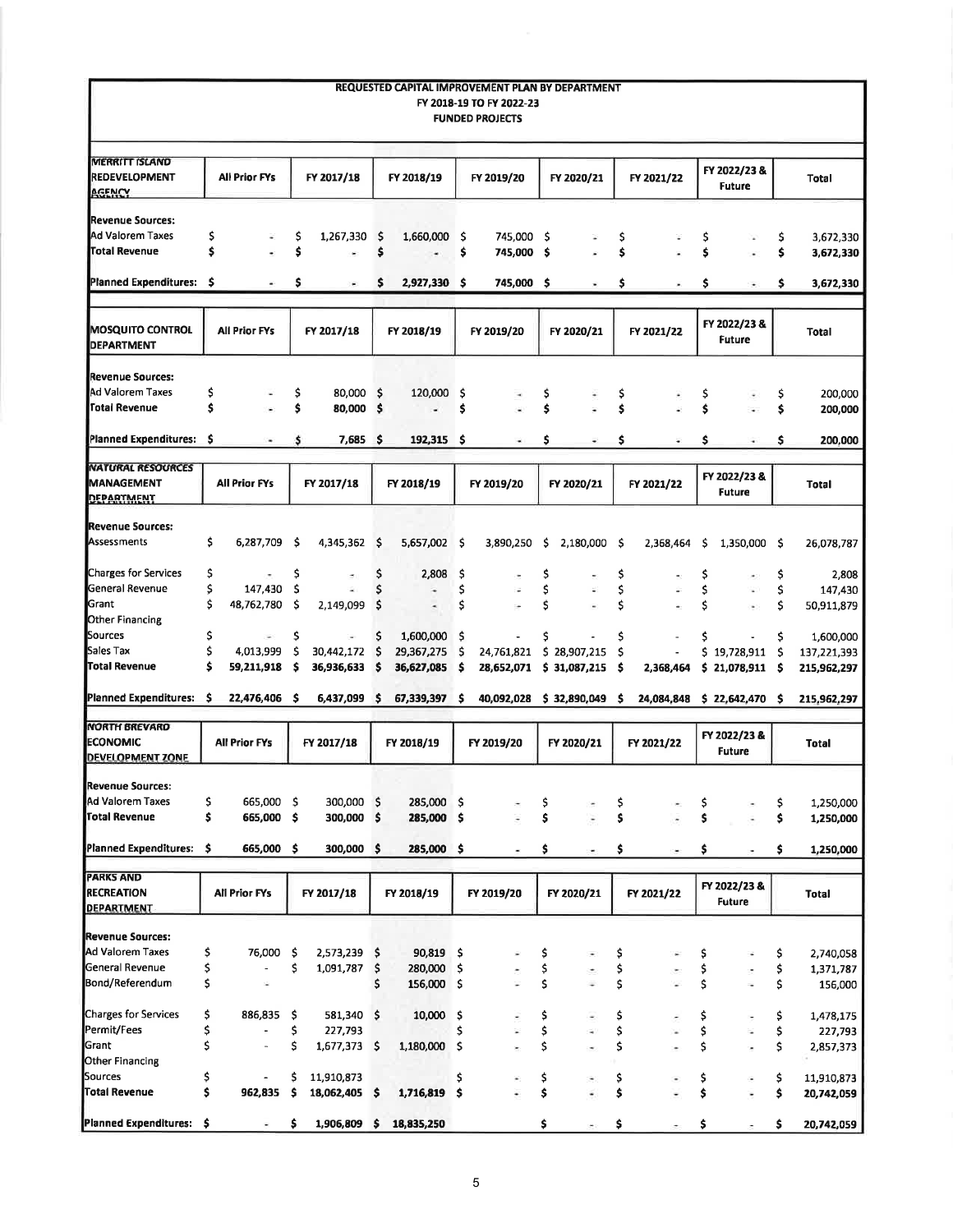# REQUESTED CAPITAL IMPROVEMENT PLAN BY DEPARTMENT FY 2018-19 TO FY 2022-23

**FUNDED PROJECTS** 

| <b>PUBLIC WORKS</b><br><b>DEPARTMENT</b>              |     | <b>All Prior FYs</b> |     | FY 2017/18     |     | FY 2018/19                     |      | FY 2019/20   |    | FY 2020/21  |    | FY 2021/22 |    | FY 2022/23 &<br>Future  |    | Total        |
|-------------------------------------------------------|-----|----------------------|-----|----------------|-----|--------------------------------|------|--------------|----|-------------|----|------------|----|-------------------------|----|--------------|
|                                                       |     |                      |     |                |     |                                |      |              |    |             |    |            |    |                         |    |              |
| <b>Revenue Sources:</b>                               |     |                      |     |                |     |                                |      |              |    |             |    |            |    |                         |    |              |
| Ad Valorem Taxes                                      | \$  | 400,000              | \$  | 635,000        | \$  | 635,000                        | \$   | 635,000      | \$ | 635,000     | \$ | 635,000    | \$ | 635,000                 | \$ | 4,210,000    |
| Bond/Referendum                                       | \$  | 44,533,826           | \$  |                | \$  |                                | \$   |              | \$ |             | Ś  |            | Ś  |                         | \$ | 44,533,826   |
| <b>Charges for Services</b>                           | \$  | 4,676,675            | \$  |                | \$  | 4,512,480                      | \$   |              | \$ |             | \$ |            | s  |                         | \$ | 9,189,155    |
| Constitutional Gas Tax                                | \$  | 3,167,071            | \$  | 762,911        | \$  | 1,246,000                      | \$   | 746,000      | \$ | 746,000     | \$ | 2,920,000  | \$ | 2,920,000               | \$ | 12,507,982   |
| <b>Fuel Taxes</b>                                     | \$  | 17,382,888           | \$. | 1,500,000      | \$  | 2,100,000                      | \$.  | 1,600,000    | s  | 1,600,000   | \$ | 1,600,000  | \$ | 1,600,000               | \$ | 27,382,888   |
| General Revenue                                       | \$  | 202,922              | \$, | 2,681,010      | S   | 4,558,407                      | \$   | 1,822,028    | \$ | 1,651,000   | s  | 1,651,000  | \$ | 1,651,000               | \$ | 14,217,367   |
| Grant                                                 | \$  | 57,142,087           | \$  |                | S   |                                | \$   |              | Ś  |             | \$ |            | \$ |                         | \$ | 57,142,087   |
| Impact Fees                                           | Ś   | 17,669,030           | \$, |                |     |                                | Ś    |              |    |             | \$ |            | Ś  |                         | \$ | 17,669,030   |
| <b>Other Financing</b>                                |     |                      |     |                |     |                                |      |              |    |             |    |            |    |                         |    |              |
| Sources                                               | \$  | 4,618,599            | s   | 2,942,660      | S   | 108,751                        | \$   | 3,618,000    | Ś  | 3,618,000   | S  | 1,444,000  | \$ | 1,444,000               | \$ | 17,794,010   |
| <b>Other Transfers</b>                                | Ś   |                      |     |                |     |                                | \$   |              | S  |             | \$ |            | Ś  |                         | \$ |              |
| Sales Tax                                             |     |                      |     |                |     |                                | \$   |              |    |             | S  |            |    |                         |    |              |
| <b>Total Revenue</b>                                  | \$  | 149,793,098          | S   | 8,521,581      | s   | 13,160,638                     | \$   | 8,421,028    | \$ | 8,250,000   | \$ | 8,250,000  | \$ | 8,250,000               | \$ | 204,646,345  |
| Planned Expenditures:                                 | s   | 78,062,246           | \$  | 15,767,037     | s   | 76,502,749                     | - 5  | 9,564,313    |    | \$8,250,000 | -S | 8,250,000  | \$ | 8,250,000               | -S | 204,646,345  |
|                                                       |     |                      |     |                |     |                                |      |              |    |             |    |            |    |                         |    |              |
| <b>SPACE COAST GOVT.</b><br><b>TELEVISION/COMMUNI</b> |     | <b>All Prior FYs</b> |     | FY 2017/18     |     | FY 2018/19                     |      | FY 2019/20   |    | FY 2020/21  |    | FY 2021/22 |    | FY 2022/23 &            |    | <b>Total</b> |
|                                                       |     |                      |     |                |     |                                |      |              |    |             |    |            |    | Future                  |    |              |
| <b>Revenue Sources:</b>                               |     |                      |     |                |     |                                |      |              |    |             |    |            |    |                         |    |              |
| General Revenue                                       | \$  |                      | Ś   |                | \$  | 250,000                        | \$   |              | \$ |             | \$ |            | \$ |                         | \$ | 250,000      |
| <b>Total Revenue</b>                                  | \$  |                      |     |                | Ś   | 250,000                        | - \$ |              | \$ |             | \$ |            | \$ |                         | \$ | 250,000      |
|                                                       |     |                      |     |                |     |                                |      |              |    |             |    |            |    |                         |    |              |
| <b>Planned Expenditures:</b>                          | \$  |                      | Ś   |                | \$  | 250,000                        | \$   |              | \$ |             | Ś  |            | \$ |                         | \$ | 250,000      |
| <b>SOLID WASTE</b>                                    |     |                      |     |                |     |                                |      |              |    |             |    |            |    |                         |    |              |
| <b>MANAGEMENT</b>                                     |     | <b>All Prior FYs</b> |     | FY 2017/18     |     | FY 2018/19                     |      | FY 2019/20   |    | FY 2020/21  |    | FY 2021/22 |    | FY 2022/23 &            |    | Total        |
| <b>DEPARTMENT</b>                                     |     |                      |     |                |     |                                |      |              |    |             |    |            |    | <b>Future</b>           |    |              |
|                                                       |     |                      |     |                |     |                                |      |              |    |             |    |            |    |                         |    |              |
| <b>Revenue Sources:</b>                               |     |                      |     |                |     |                                |      |              |    |             |    |            |    |                         |    |              |
| Assessments                                           | \$  | 8,713,662            | - 5 | 1,000,000      | \$. | 4,961,000                      | - \$ | 1,875,000 \$ |    | 800,000 \$  |    |            | Ś  |                         | \$ | 17,349,662   |
| <b>Other Financing</b><br>Sources                     |     |                      |     |                |     |                                |      |              |    |             |    |            |    |                         |    |              |
|                                                       | \$  |                      | \$  |                | \$  | 8,550,000                      | \$,  | 13,000,000   | Ş  | 2,000,000   | \$ |            | \$ |                         | \$ | 23,550,000   |
| Impact Fees                                           | \$  | 379,706              | \$  | 1,150,000      | \$  | 3,644,000                      | \$   | 225,000      | \$ | 200,000     | \$ |            | \$ |                         | \$ | 5,598,706    |
| <b>Total Revenue</b>                                  | \$  | 9,093,368            | \$  | 2,150,000      | \$  | 17,155,000                     | \$   | 15,100,000   | \$ | 3,000,000   | \$ |            |    |                         | \$ | 46,498,368   |
| <b>Planned Expenditures:</b>                          | \$  | 9,093,368            | \$  | 500,000        | \$  | 20,645,000                     | s    | 14,540,000   |    | \$1,720,000 |    |            | \$ |                         | s  | 46,498,368   |
| <b>TOURISM</b>                                        |     |                      |     |                |     |                                |      |              |    |             |    |            |    |                         |    |              |
| <b>DEVELOPMENT OFFICE</b>                             |     | <b>All Prior FYs</b> |     | FY 2017/18     |     | FY 2018/19                     |      | FY 2019/20   |    | FY 2020/21  |    | FY 2021/22 |    | FY 2022/23 &<br>Future  |    | Total        |
| Revenue Sources:                                      |     |                      |     |                |     |                                |      |              |    |             |    |            |    |                         |    |              |
| Sales Tax                                             | \$. | 7,804,774 \$         |     | $3,621,943$ \$ |     |                                |      |              |    |             |    |            |    | 500,000 \$ 8,073,283 \$ |    |              |
| Total Revenue                                         | \$  | 7,804,774 \$         |     | $3,621,943$ \$ |     | 12,568,379 \$<br>12,568,379 \$ |      | 500,000 \$   |    | 500,000 \$  |    |            |    |                         |    | 33,568,379   |
|                                                       |     |                      |     |                |     |                                |      | 500,000 \$   |    | 500,000 \$  |    |            |    | 500,000 \$ 8,073,283 \$ |    | 33,568,379   |
| Planned Expenditures: \$                              |     | 7,804,774 \$         |     |                |     | 3,621,943 \$ 12,568,379 \$     |      | 500,000 \$   |    | 500,000 \$  |    | 500,000    |    | $$8,073,283$ \$         |    | 33,568,379   |
| <b>TRANSIT SERVICES</b>                               |     |                      |     |                |     |                                |      |              |    |             |    |            |    | FY 2022/23 &            |    |              |
| <b>DEPARTMENT</b>                                     |     | <b>All Prior FYs</b> |     | FY 2017/18     |     | FY 2018/19                     |      | FY 2019/20   |    | FY 2020/21  |    | FY 2021/22 |    | <b>Future</b>           |    | Total        |
|                                                       |     |                      |     |                |     |                                |      |              |    |             |    |            |    |                         |    |              |
| <b>Revenue Sources:</b>                               |     |                      |     |                |     |                                |      |              |    |             |    |            |    |                         |    |              |
| Grant                                                 | \$  |                      | \$  | U.             | \$. | 1,600,451 \$                   |      |              | \$ |             | Ş  |            | Ş  |                         | \$ | 1,600,451    |
| <b>Total Revenue</b>                                  | \$  |                      | \$  |                | \$  | 1,600,451 \$                   |      |              | \$ |             | Ś  |            |    |                         | Ś  | 1,600,451    |
| Planned Expenditures: \$                              |     |                      | \$. | $\bullet$      |     | 1,600,451 \$                   |      |              | \$ |             | \$ |            | \$ |                         |    | 1,600,451    |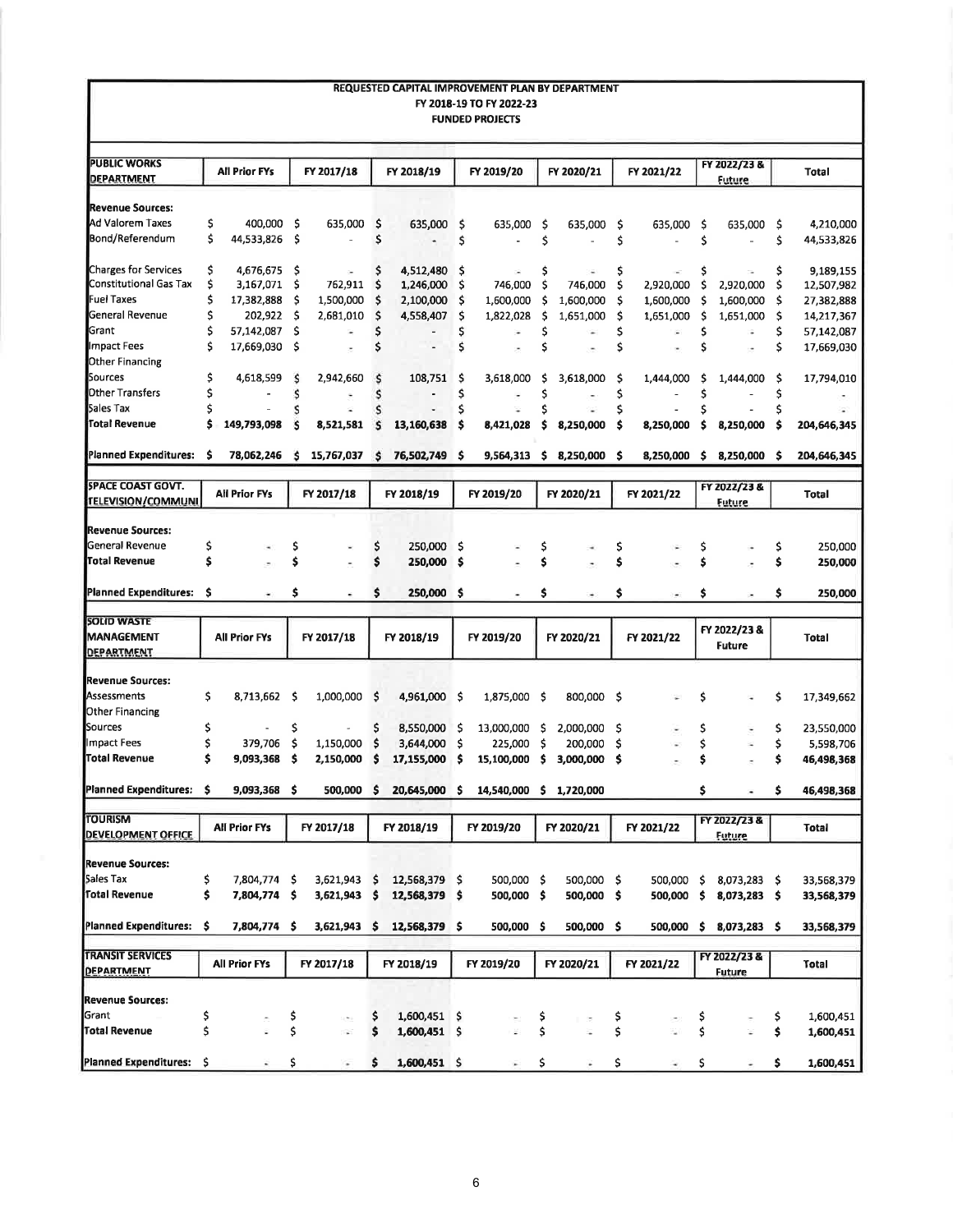| REQUESTED CAPITAL IMPROVEMENT PLAN BY DEPARTMENT<br>FY 2018-19 TO FY 2022-23<br><b>FUNDED PROJECTS</b> |                      |                      |            |              |      |              |    |            |    |              |    |                               |    |                               |              |              |
|--------------------------------------------------------------------------------------------------------|----------------------|----------------------|------------|--------------|------|--------------|----|------------|----|--------------|----|-------------------------------|----|-------------------------------|--------------|--------------|
| UTILITY SERVICES                                                                                       |                      |                      |            |              |      |              |    |            |    |              |    |                               |    |                               |              |              |
| <b>DEPARTMENT</b>                                                                                      |                      | <b>All Prior FYs</b> |            | FY 2017/18   |      | FY 2018/19   |    | FY 2019/20 |    | FY 2020/21   |    | FY 2021/22                    |    | FY 2022/23 &<br><b>Future</b> |              | <b>Total</b> |
| <b>Revenue Sources:</b>                                                                                |                      |                      |            |              |      |              |    |            |    |              |    |                               |    |                               |              |              |
| <b>Charges for Services</b>                                                                            | \$                   | 22,762,708           | Ś          | 35,981,937   | s    | 23,732,500   | Ŝ  | 22,611,848 |    | \$17,178,290 | s  | 4,120,000                     | Ś  | 150,000                       | s            | 126,537,283  |
| Loan                                                                                                   |                      | 620,000              | s          | 12,365,283   | S    | 13,000,000   |    |            |    |              |    |                               |    |                               |              | 25,985,283   |
| Permit/Fees                                                                                            |                      | 16,751,473           | Ŝ          | 468.455      | \$   | 400,000      |    |            |    |              |    |                               |    |                               |              | 17,619,928   |
|                                                                                                        |                      |                      | S          | 4,800,000    | s    | 2,720,000    |    |            |    |              |    |                               |    |                               |              | 7,520,000    |
| <b>Total Revenue</b>                                                                                   |                      | 40,134,181           |            | 53,615,675   | Ŝ    | 39,852,500   |    | 22,611,848 | \$ | 17,178,290   | Ŝ  | 4,120,000                     | Ŝ  | 150,000                       |              | 177,662,494  |
| Planned Expenditures:                                                                                  | s                    | 33,754,380           | s          | 23,782,000   | s    | 51,631,568   | s  | 27,849,608 |    | \$24,086,648 | s  | 12,413,290                    | s  | 4,145,000 \$                  |              | 177,662,494  |
| <b>VALKARIA AIRPORT</b>                                                                                | <b>All Prior FYs</b> |                      | FY 2017/18 | FY 2018/19   |      | FY 2019/20   |    | FY 2020/21 |    | FY 2021/22   |    | FY 2022/23 &<br><b>Future</b> |    |                               | <b>Total</b> |              |
| <b>Revenue Sources:</b>                                                                                |                      |                      |            |              |      |              |    |            |    |              |    |                               |    |                               |              |              |
| <b>Charges for Services</b>                                                                            | \$                   | 25,157               | -S         | 219,183      | - \$ | 441,722      | Ŝ  |            | Ś  |              | \$ |                               | s  |                               | s            | 686,062      |
| <b>Grant</b>                                                                                           | \$                   | 701,822              | S          | 4,910,518    | \$   | 3,263,936    | Ś  | Ė.         | \$ |              | \$ |                               | \$ |                               | \$           | 8,876,276    |
| <b>Other Financing</b>                                                                                 |                      |                      | Ś          | 1,164,125    | \$   |              |    |            | Ś  |              |    |                               | Ś  | $\sim$                        | Ś.           | 1,164,125    |
| <b>Total Revenue</b>                                                                                   | \$                   | 726.979              | s          | 6,293,826    | ŝ    | 3,705,658    | \$ |            | \$ |              |    |                               |    |                               | s            | 10,726,463   |
| Planned Expenditures:                                                                                  | s.                   | 1,418,736 \$         |            | 5,885,056 \$ |      | 3,422,671 \$ |    |            | \$ |              | \$ |                               | \$ |                               | Ś            | 10,726,463   |
| <b>TOTAL EXPENDITURES:</b>                                                                             |                      | 168,105,699          | s          | 63,370,572   |      | 264,294,705  |    | 94,109,799 |    | \$67,546,697 | s  | 45,348,138                    |    | \$53,782,482                  | s            | 756,558,092  |

 $\sim$ 

 $\overline{\gamma}$